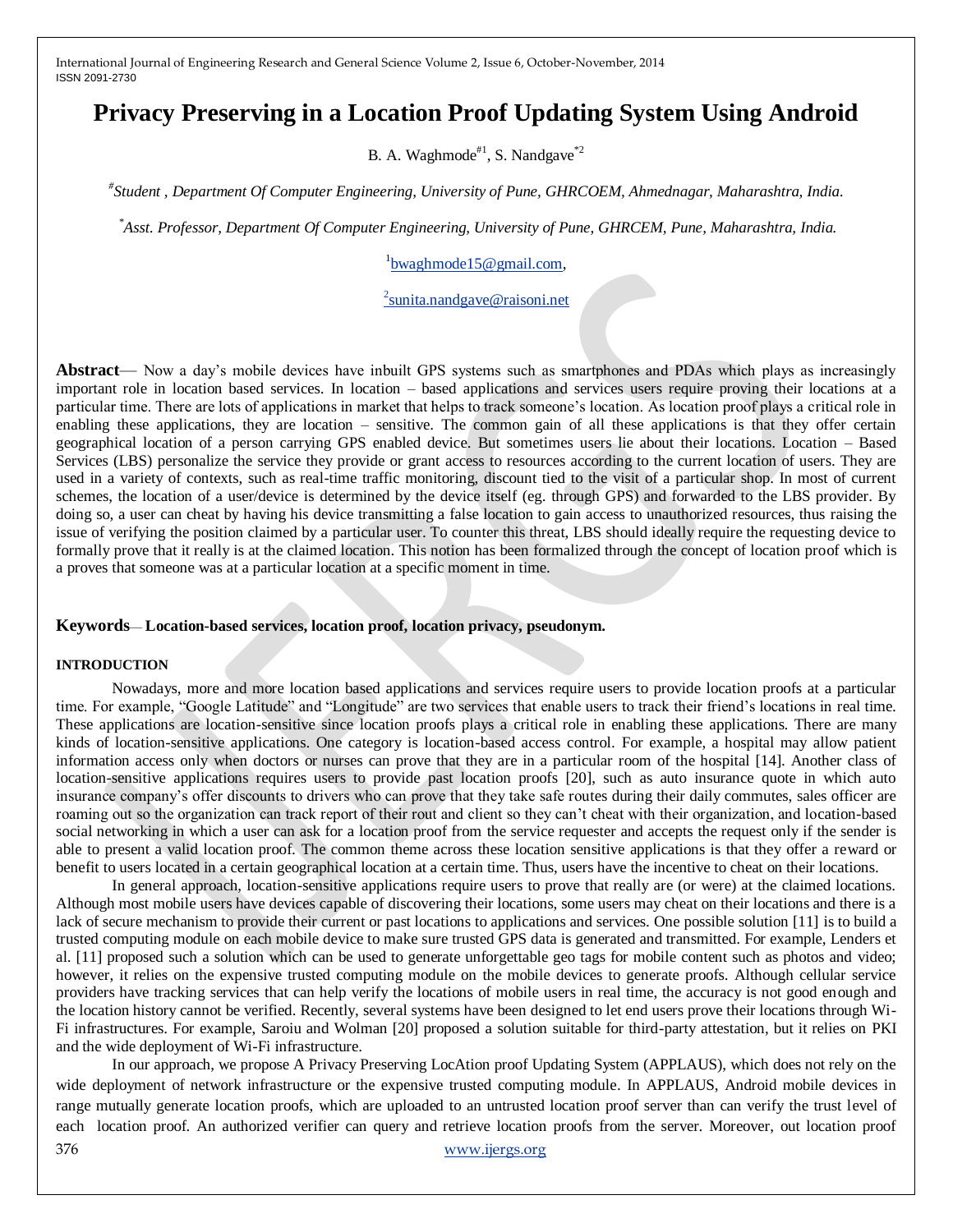system guarantees user location privacy from every party. More specifically, we use statistically updated pseudonyms at each mobile device to protect location privacy from each other, and from the untrusted location proof server. We develop a user centric location privacy levels in real time and decide whether and when to accept a location proof request.

## **THE LOCATION PROOF UPDATING SYSTEM**

In this section, we introduce the location proof updating architecture, the protocol, and how mobile nodes schedule their location proof updating to achieve location privacy in APPLAUS.

### **[1] System Architecture:**



#### . Location proof updating architecture and message flow.

#### **Prover Module:-**

In this module, the node that needs to collect location proofs from its neighboring nodes. When a location proof is needed at time t, the power will broadcast a location proof request to its neighboring nodes through Android. If no positive response is received, the prover will generate dummy location proof and submit it to the location proof server.

### **Witness for Location:-**

Once a neighboring node agrees to provide location proof for the prover, this node becomes a witness of the prover. The witness node will generate a location proof and send it back to the prover.

#### **Location Proof Server:-**

As our goal is not only to monitor real-time locations, but also to retrieve history location proof information when needed, a location proof server is necessary for storing the history records of the location proofs. It communicates directly with the prover nodes who submit their location proofs. As the source identifies of the location proofs are stored as pseudonyms, the location proof server is untrusted in the sense that even though it is compromised and monitored by attackers, it is impossible for the attacker to reveal the real source of the location proof.

### **Certificate Authirity:-**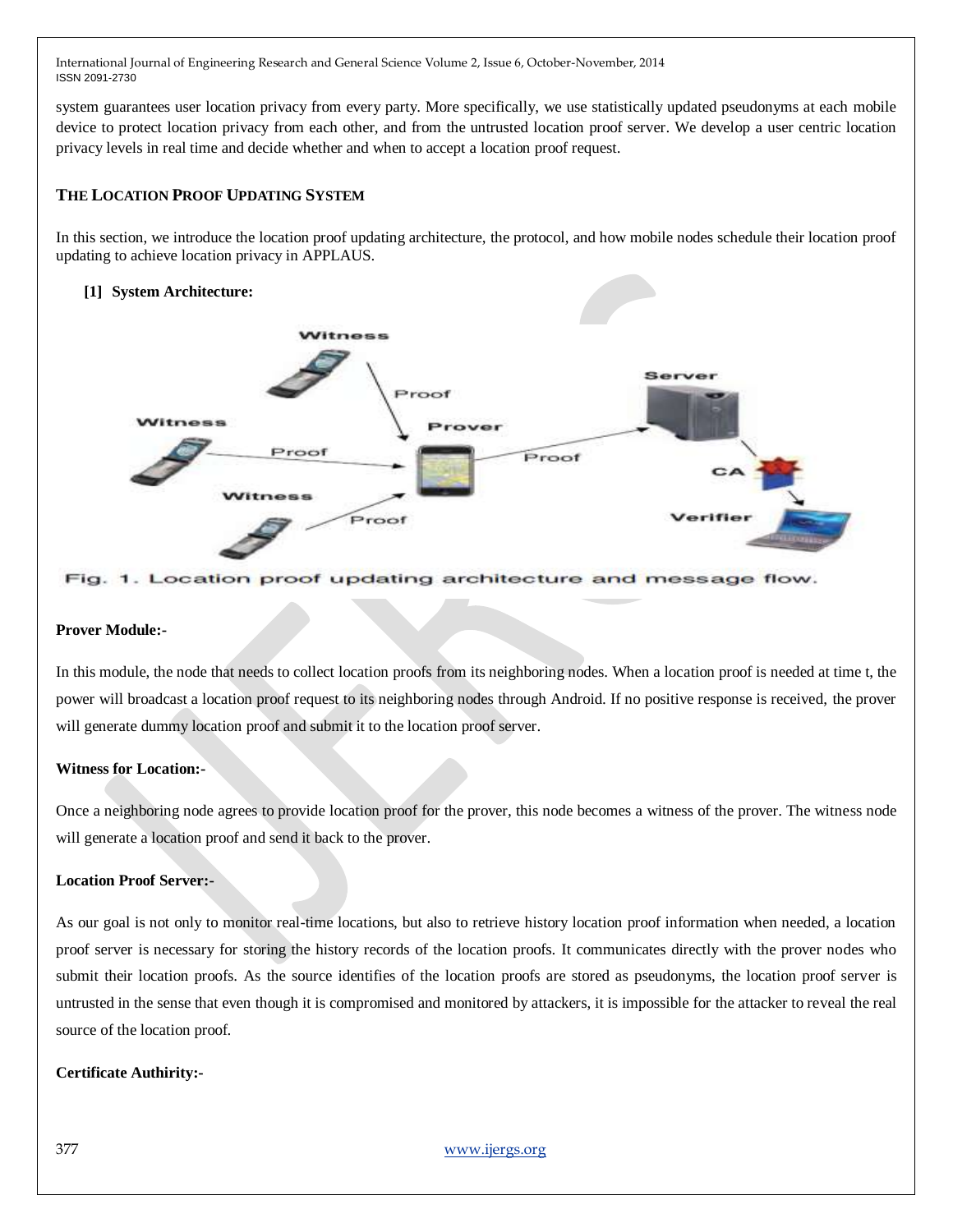As commonly used in many networks, we consider an online CA which is run by an independent trusted third party. Every mobile node registers with the CA and pre-loads a set of public / private key pairs before entering the network. CA is the only party who knows the mapping between the real identity and pseudonyms (public keys) , and works as a bridge between the verifier and the location proof server. It can retrieve location proof from the server and forward it to the verifier.

#### **Verifier Module:-**

A third-party user or an application who is authorized to verify a prover's location within a specific time period. The verifier usually has close relationship with the prover, eg., friends or colleagues, to be trusted enough to gain authorization.

#### **Related Work**

Recently, several systems have been proposed to provide end users the ability to provide that they were in a particular place at a particular time. The solution in [2] relies on the fact that nothing is faster than the speed of light in order to compute an upper bound of a user's distance. Capkun and Hubex [3] propose challenge-response schemes, which use multiple receivers to accurately estimate a wireless node location using RF propagation characteristics. In [11], the authors describe a secure localization service that can be used to generate unforgettable geo tags for mobile content such as photos and video. However dedicated measuring hardware or high-cost trusted computing module are required. Saroiu and Wolman [20] propose a solution suitable for third-party attestation, but it relies on a PKI and the wide deployment of Wi-Fi infrastructure. Different from these solutions, APPLAUS uses a peer-to-peer approach and does not require any changes to the existing infrastructure. Smokescreen [4] introduces a presence sharing mobile social service between co-located users which relies on centralized, trusted brokers to coordinate anonymous communication between strangers. SMILE [15], [16] allows users to establish missed connections and utilizes similar wireless techniques to prove if a physical encounter occurred. However, this service does not reveal the actual location information to the service provider thus can only provide location proofs between two users who have actually encountered. APPLAUS can provide location proofs to third-party by uploading real encounter location to the untrusted server while maintaining location privacy. There are lots of existing works on location privacy in wireless networks, in [8], the authors propose to reduce the accuracy of location information along spatial and / or temporal dimensions. This basic concept has beed improved by a series of works [7], [10]. All the above techniques cloak a node's locations with its current neighbors by trusted central servers which is vulnerable to DoS attacks or to be compromised. Different from them, our approach does not require the location proof server to be trustworthy. Xu and Cai [23] propose a feeling-based model which allows a user to express his privacy requirement. One important concern here is that the spatial and temporal correlation between successive locations of mobile nodes must be carefully eliminated to prevent external parties from compromising their location privacy. The techniques in [1], [6] achieve location privacy by changing pseudonyms in regions called mix zones. In this paper, pseudonyms of each node are changed by the node itself periodically following a Poisson distribution, rather than being exchanged between two untrusted nodes. Identifying a fundamental tradeoff between performance and privacy, Shao et al. [21], [24] propose a notion of statistically strong source anonymity in wireless sensor networks for the first time, while Li and Ren [13] and Zhang et al. [25] tried to provide source location privacy against traffic analysis attacks through dynamic routing or anonymous authentication. Our scheme uses similar source location unobservability concept in which the real location proof message is scheduled through statistical Algorithms. However, their focus is to generate identical distributions between different nodes to hide the real event source, while our focus is to design distinct distributions between different pseudonyms to protect the real identity.